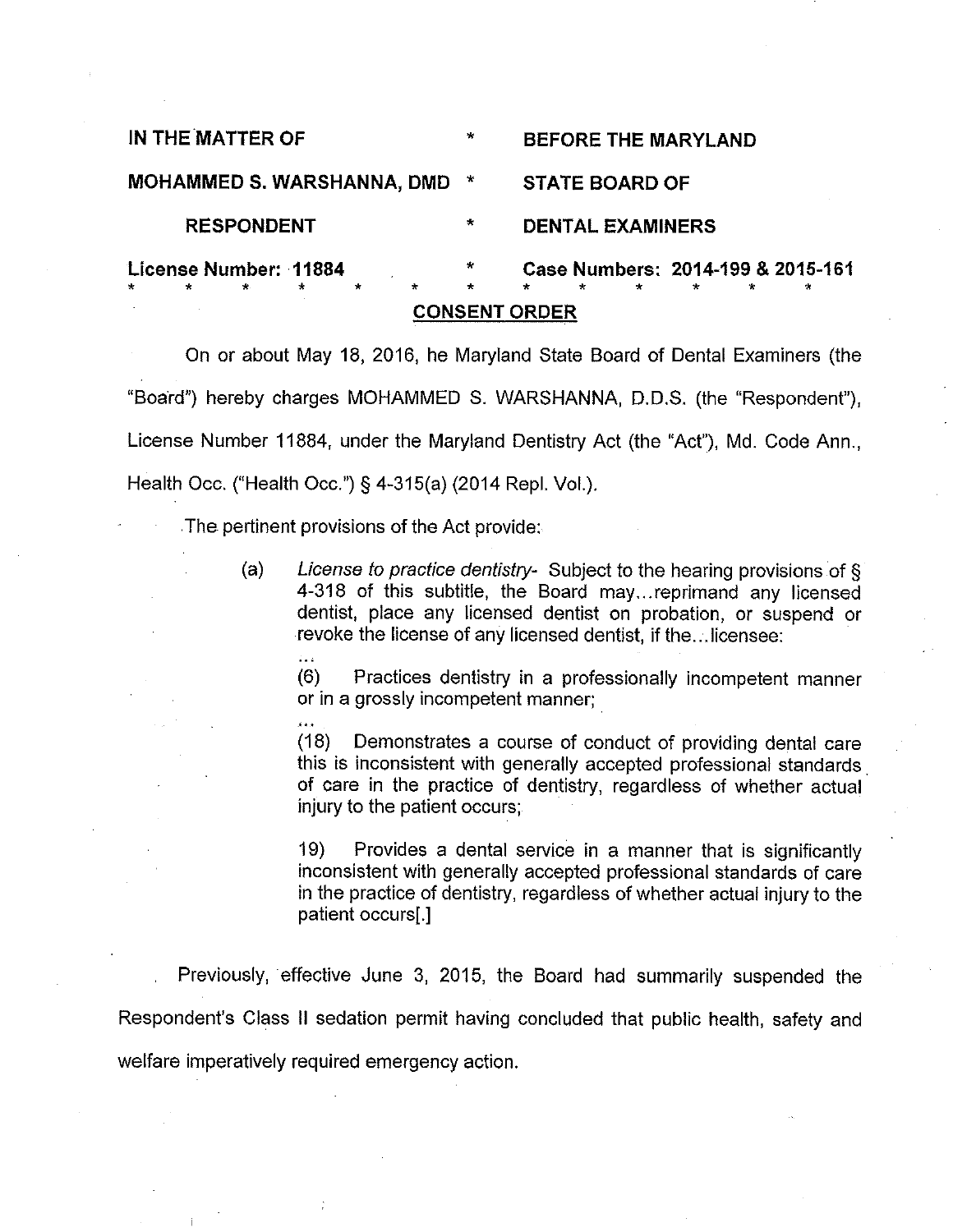On July 20, 2016, a conference with regard to this matter was held before the Board's Case Resolution Committee ("CRC"). As a result of the CRC, the Respondent agreed to enter into this Consent Order, consisting of Findings of Fact, Conclusions of Law and Order.

## FiNDNGS OF FACT

- 1. The Respondent is, and at all times relevant to these charges was, licensed to practice dentistry in the State of Maryland. The Respondent was initially licensed to practice dentistry in Maryland on September 5, 1996, under License Number 11884. The Respondent's license is scheduled to expire on June 30, 2016.
- 2. The Respondent maintains offices for the practice of dentistry in Catonsville and Annapolis, Maryland.
- I. Procedural history

### A. Case 2014-199 Suspension of Class II Sedation Permit

- 3. On or about March 26, 2014, the Board received a Health Care Alternative Dispute Claim Form filed by the parent of a former pediatric patient of the Respondent ("Patient A"). The Claim alleged that that the Respondent failed to administer moderate sedation to Patient A in a safe manner and appropriate manner and administered excessive benzodiazepines and opioids to Patient A during a dental procedure, thereby resulting in harm to Patient A.
- 4. The Board retained an expert ("Expert 1") to review the Respondent's administration of sedation to Patient A.
- 5. On April 6, 2015, Expert 1 submitted his report finding significant deficiencies in the Respondent's administration of sedation to Patient A.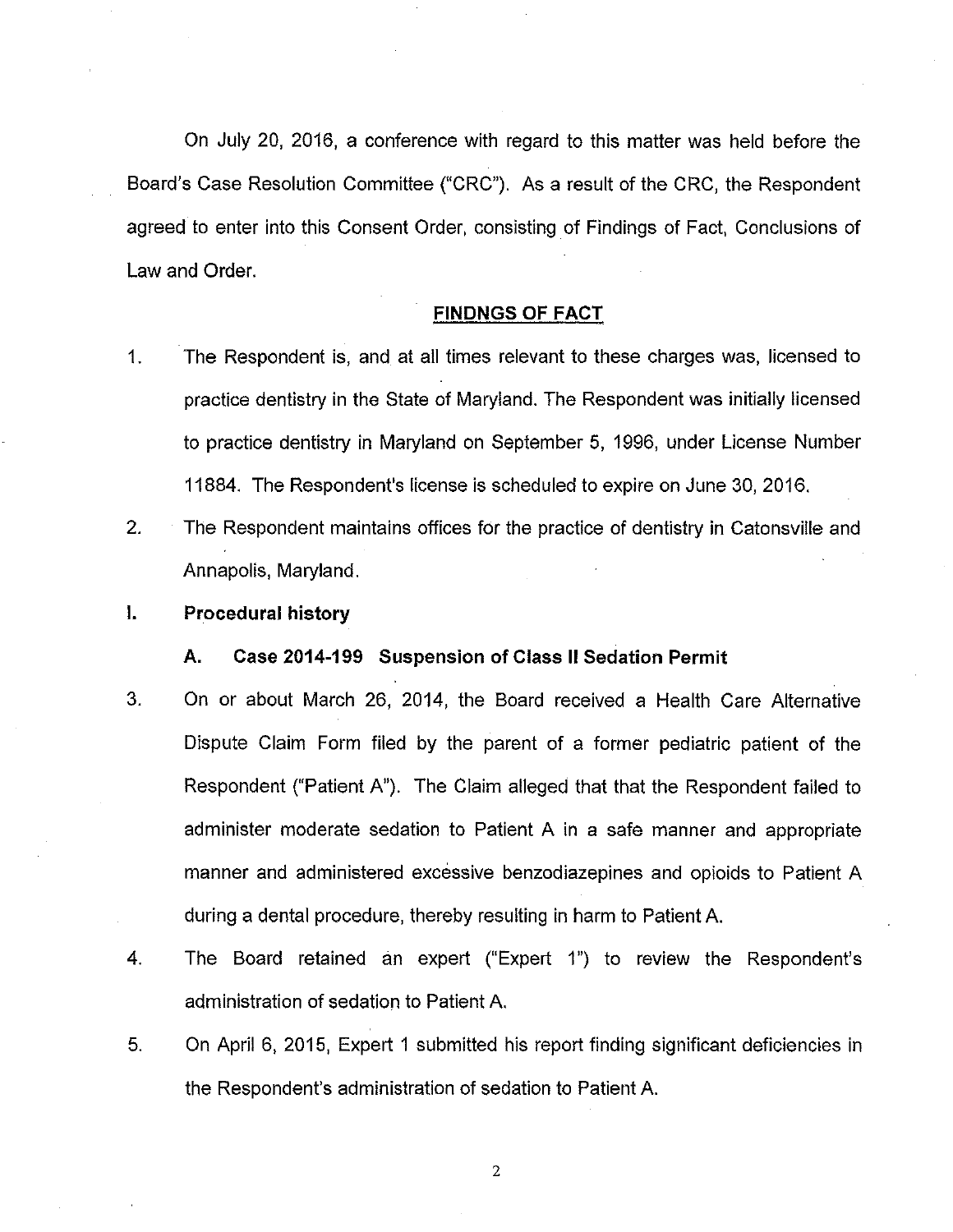- 6. Effective June 3, 2015, pursuant to Md. Code Regs. 10.44.12.39, the Board summarily suspended the Respondent's Class II Sedation Permit,<sup>1</sup> concluding that the public health, safety and welfare imperatively required emergency action. Board Case Number 2015-199.
- 7. Specifically, the Board summarily suspended the Respondent's Class II Sedation Permit based on Expert 1's report that found that the Respondent
	- (a) Routinely provided anesthesia to a level beyond moderate sedation, notwithstanding his lack of training;
	- (b) Routinely administered an intravenous ("IV") bolus dose of morphine at the end of surgery to patients who are already maximally sedated, resulting in a deep level of sedation and prolonged recovery; and
	- (c) Administered oxycodone, a Schedule II Controlled Dangerous Substance ("CDS"), to one patient whose care was reviewed. The expert found that this constituted a "severe and dangerous misunderstanding of pharmacology and basic anesthetic techniques"; and
	- (d) Failed to obtain written consent for the type of sedation he administered.
- 8. As of the date of this document, the Respondent's Class II Sedation Permit remains suspended.

<sup>1</sup> The scope of a Class II Sedation Permit is set forth in Md. Code Regs. 10.44.12.05 and includes moderate sedation.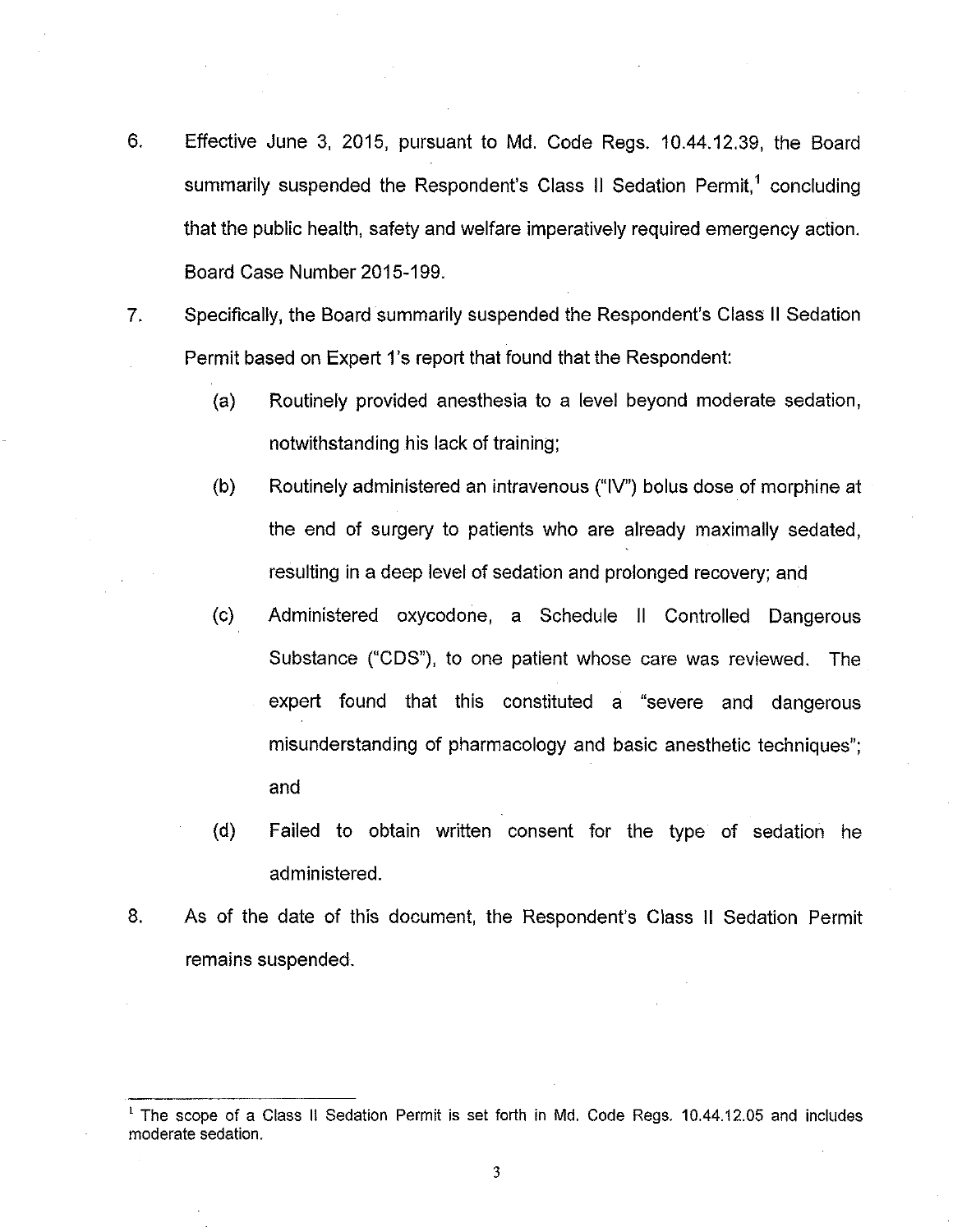## B. Case 2015-161 Professional Incompetence/ Failure to Meet Generally Accepted Standards of Care

- 9. On or about March 12, 2015, the Board received a complaint from a dentist ("Dentist A") who provided subsequent care to one of the Respondent's pediatric patients ("Patient 1"). Dentist A alleged that the Respondent overly sedates and over-treats pediatric patients.
- 10. On or about March 18, 2015, the Board received a complaint from the mother of Patient 1alleging misdiagnosis and over-treatment.
- 11. The Board thereafter initiated an investigation which included subpoenaing from the Respondent five additional records of pediatric patients. $2$
- 12. The Board retained an expert ("Expert 2") to review the Respondent's overall pediatric dental care.
- 13. On September 4, 2015, Expert 2 submitted his report to the Board. Expert 2's findings are summarized below.
- 14. Expert 2's findings of the Respondent's practice deficiencies included, but are not limited to the following:
	- (a) the Respondent placed direct pulp caps on primary teeth<sup>3</sup> for which radiographs indicated carious pulp exposure. In several instances, the Respondent treated teeth with direct pulp caps even when the lesions appeared not to be encroaching on the pulp. According to the American Academy of Pediatric Dentistry, a direct pulp cap is only indicated in a primary tooth "...with a normal pulp following a small

<sup>2</sup> One of the patients was treated by a dentist at the practice other than the Respondent. Expert 2's findings regarding treatment deficiencies of the other dentist are not included herein.

<sup>&</sup>lt;sup>3</sup> Also referred to as deciduous or baby teeth.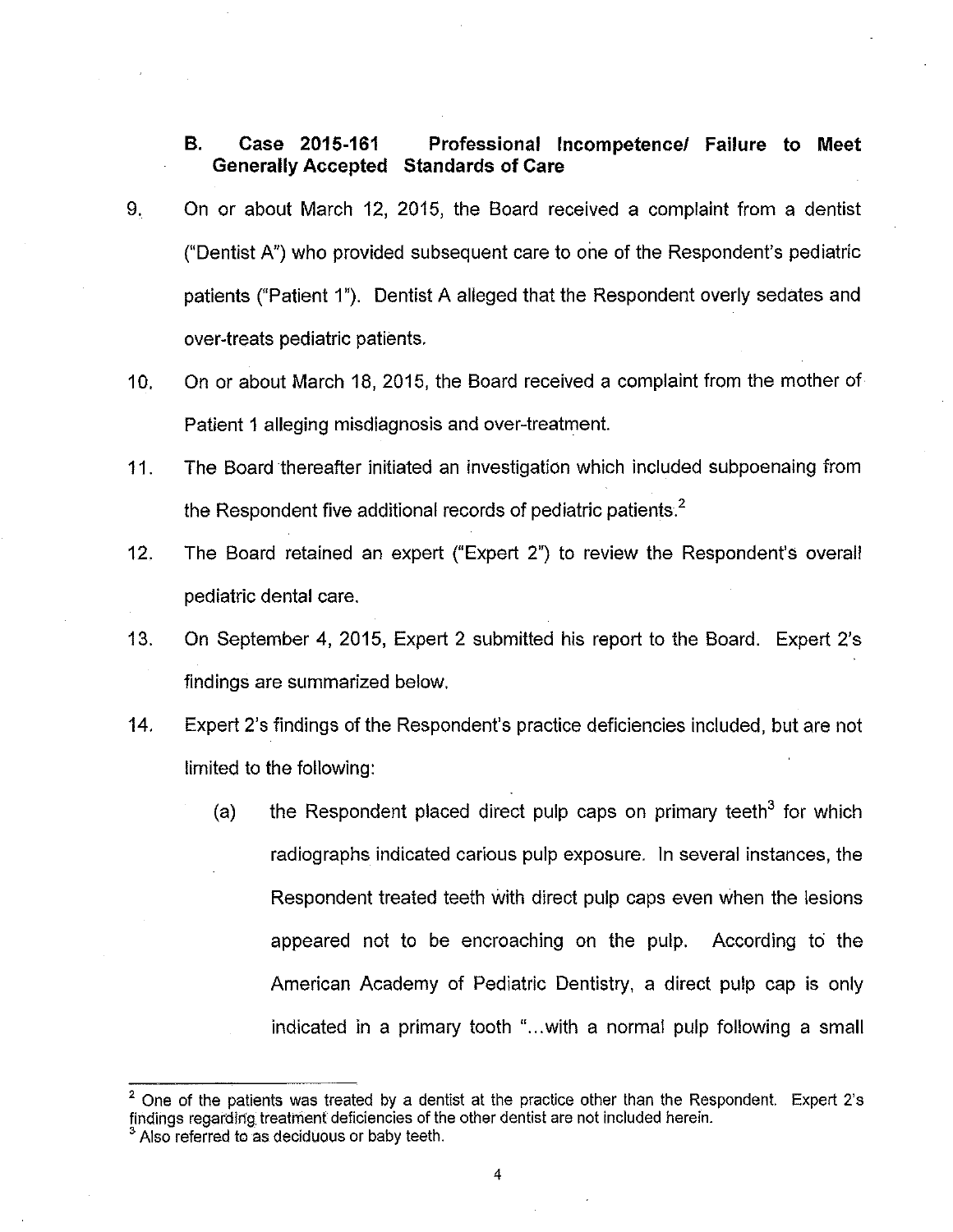mechanical or traumatic exposure when conditions for a favorable response are optima!/' and "[d]irect pulp capping of a carious pulp exposure in a primary tooth is not recommended." Expert 2 found that the Respondent treated primary teeth in this manner for the following patients: Patient 1 (multiple teeth), Patient 3 (multiple teeth); Patient 4 (multiple teeth) and Patient 5 (multiple teeth);

- (b) the Respondent performed pulpotomies<sup>4</sup> on teeth he diagnosed with irreversible pulpitis. A pulpotomy, which is a vital pulp treatment, is not indicated for teeth diagnosed with irreversible pulpitis. Expert 2 found this deficient practice in the Respondent's treatment of the following patients: Patient 1, Patient 4 and Patient 5;
- . (c) the Respondent consistently incised and drained abscessed teeth, often multiple times, prior to performing pulpotomies. Draining an abscess fails to address the source of the infection causing the abscess, thereby creating a chronic problem. An abscessed tooth is assumed to have a non-vital pulp, for which a pulpectomy<sup>5</sup> or extraction is the appropriate treatment. Expert 2 found this deficient practice in the Respondent's treatment of the following patients: Patient 1(multiple teeth) and Patient 4 (multiple teeth);
	- (d) the Respondent treated or planned to treat a primary tooth that was close to exfoliating. Expert 2 found this deficient practice in the

 $<sup>4</sup>$  Removal of a portion of the pulp, including the diseased portion, and applying a therapeutic dressing in</sup> order to maintain the vitality of the remaining pulp.

<sup>5</sup> The complete removal and debridement of the root canals and placement of an appropriate medicament.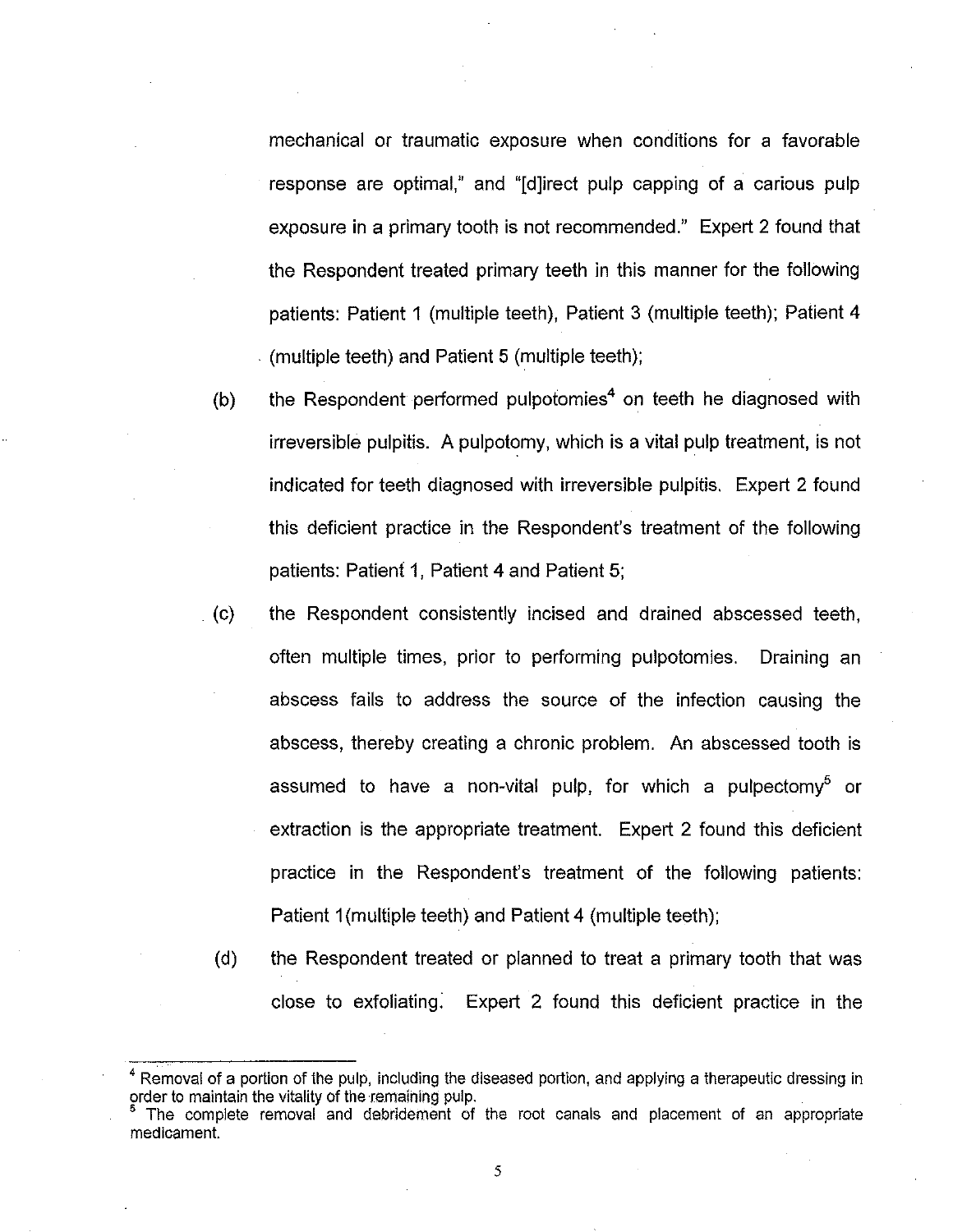Respondent's treatment of Patient 2 (planned extraction in the absence of dental necessity) and Patient 5 (placed direct pulp cap and restoration);

- (e) the Respondent consistently failed to document the dosage and frequency of antibiotics prescribed. Expert 2 found this deficient practice in the Respondent's treatment of the following patients: Patient 1 and Patient 4;
- (f) when performing endodontic procedures such as pulpotomies and pulpectomies, the Respondent consistently failed to document the type of isolation he used;
- (g) the Respondent consistently failed to document the type or amount of anesthetic used for procedures that require anesthetic agents. In one instance where the Respondent did document the dosage of lidocaine he used, he administered an overdose of approximately 40% based on the patient's weight (Patient 1);
- (h) in several instances, the Respondent failed to document his treatment rationale when performing procedures. Expert 2 found this deficient practice in the Respondent's treatment of Patients 1, 2 and 3;
- (i) the Respondent consistently recorded and billed for Limited Oral Examinations; however, he failed to document why a limited examination was performed or the findings of the exam.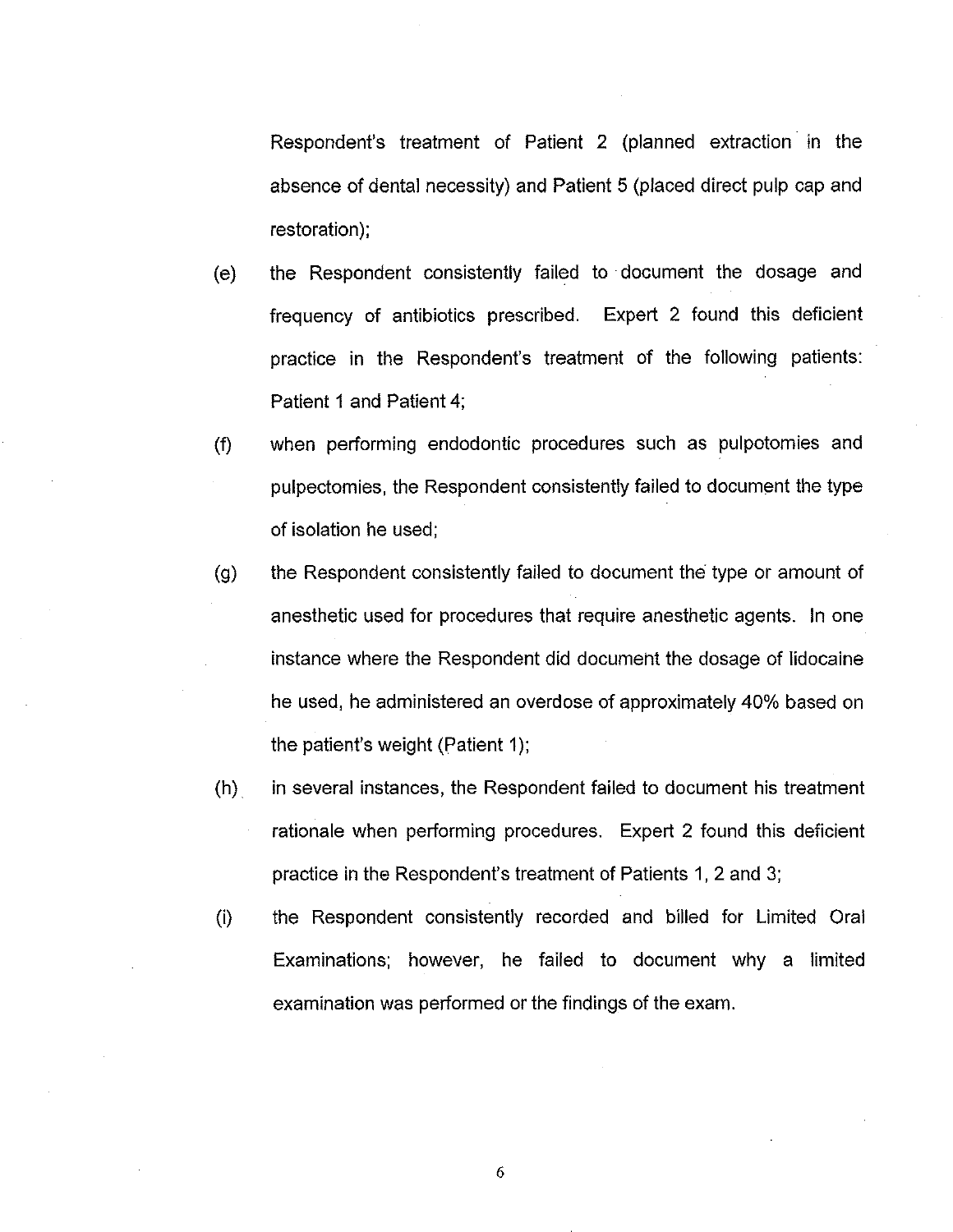## CONCLUSIONS OF LAW

Based on the forgoing Findings of Fact, the Board concludes as a matter of law that the Respondent's conduct constitutes the practice of dentistry in a professionally incompetent manner or in a grossly incompetent manner; demonstrates a course of conduct of providing dental care that is inconsistent with generally accepted professional standards of care in the practice of dentistry, regardless of whether actual injury to the patient occurs; and providing a dental service in a manner that is significantly inconsistent with generally accepted professional standards of care in the practice of dentistry, regardless of whether actual injury to the patient occurs, in violation of H.O. § 4-315(a((6), (18) and/or (19), respectively,

#### ORDER

Based on the foregoing Findings of Fact and Conclusions of Law, it is, by the Board, hereby:

ORDERED that the Respondent is REPRIMANDED: and is it further

ORDERED that the Respondent permanently surrender his Class II sedation permit; and it is further

ORDERED that the Respondent shall not apply to the Board for a sedation permit on any kind in the future; and it is further

ORDERED that that the Respondent permanently cease treating patients who are 17 years old or younger, with the exception of orthodontia for patients ages  $13 - 17$ years old; and it is further

ORDERED that the Respondent shall permanently cease treating primary teeth, regardless of the age of the patient; and it is further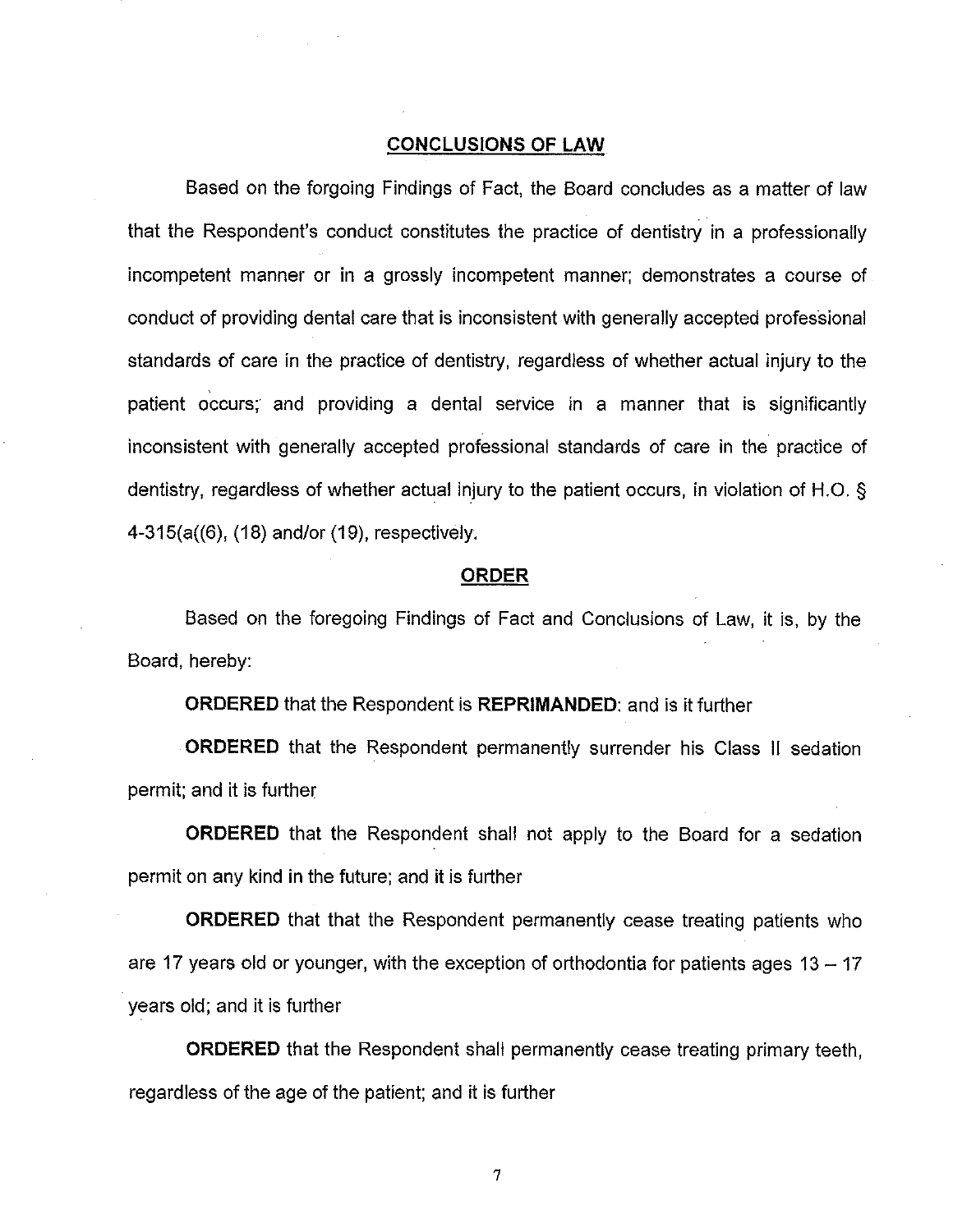ORDERED that the Respondent is placed on PROBATION for a minimum of one (1) year; and it is further

ORDERED that the Board, in its discretion shall conduct a minimum of one (1) audit of the Respondent's practice each year for the next four (4) years; and it is further

ORDERED that while on probation, the Respondent shall successfully complete four (4) Board-approved continuing education units regarding record-keeping. The course may not be used to fulfill the continuing education credits required for license renewal. The Respondent must provide documentation to the Board that the Respondent has successfully completed the course; and it is further

ORDERED that while on probation, the Respondent shall successfully complete two (2) Board-approved continuing education units regarding professional ethics. The course may not be used to fulfill the continuing education credits required for license renewal. The Respondent must provide documentation to the Board that the Respondent has successfully completed the course; and it is further

ORDERED that he Respondent's failure to meet generally accepted professional standards of care in the practice of dentistry, including but not limited to, dental treatment, documentation, billing and CDC compliance, shall be considered a violation of the Consent Order, for which the Board may impose additional sanctions if the violation is proven; and it is further

ORDERED that the Respondent shall comply with the Maryland Dentistry Act, Md. Code Ann., Health Occ. §§ 4-101 et seq., and all laws and regulations governing the practice of dentistry in Maryland; and it is further

B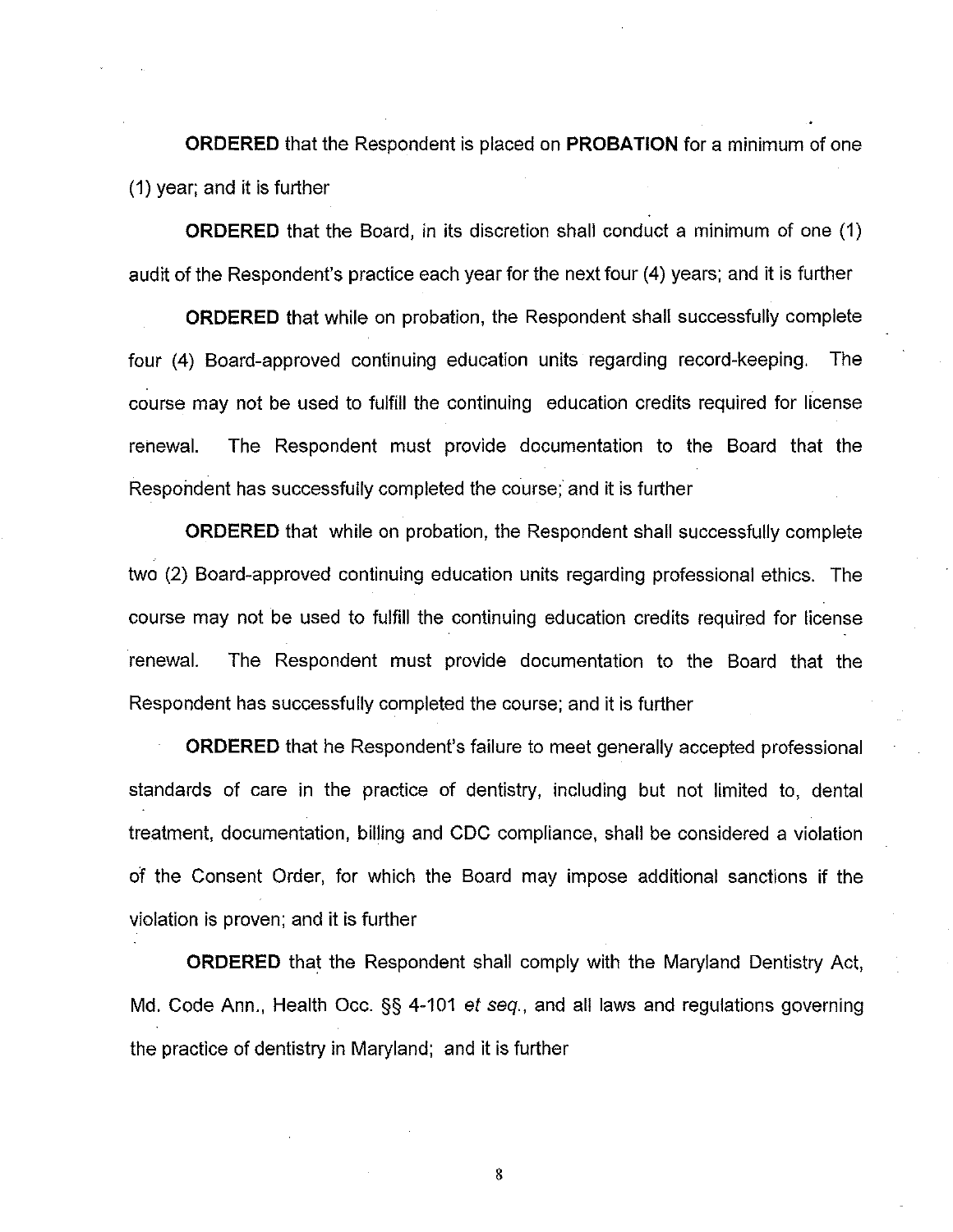ORDERED that the Respondent shall not apply for the early termination of ; probation; and it is further

ORDERED that the Respondent is responsible for all costs associated with the Consent Order; and it is further

ORDERED that this Consent Order is a public document pursuant to Md. Code Ann., Gen. Prov. §§ 4-101 et seq.

03/01/2017

Konall F.  $\delta$ *Mc* nose

Date Ronald F. Moser, DDS President Maryland State Board of Dental Examiners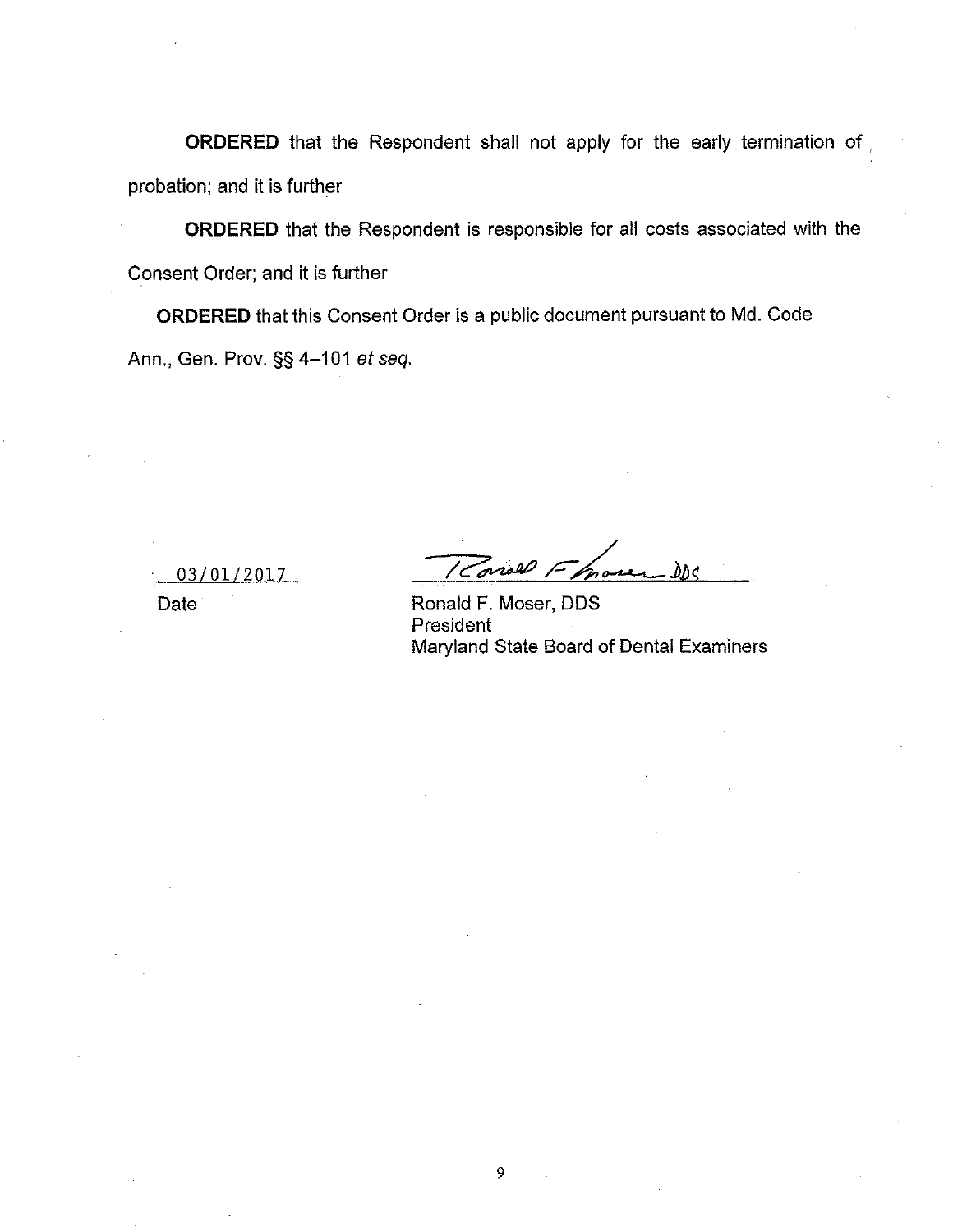### **CONSENT**

i, Mohammed S.Warshanna, D.M.D., acknowledge that I have had the opportunity to be represented by counsel before entering this Consent Order. By this Consent and for the purpose of resolving the issues raised by the Board, Iagree and accept to be bound by the foregoing Consent Order and its conditions.

I acknowledge the validity of this Consent Order as if entered into after the conclusion of <sup>a</sup> formal evidentiary hearing in which I would have had the right to counsel, to confront witnesses, to give testimony, to call witnesses on my own behalf, and to all other substantive and procedural protections provided by the law. I agree to forego my opportunity to challenge these allegations. ! acknowledge the legal authority and jurisdiction of the Board to initiate these proceedings and to issue and enforce this Consent Order. I affirm that I am waiving my right to appeal any adverse ruling of the Board that <sup>1</sup> might have filed after any such hearing.

I sign this Consent Order voluntarily and without reservation, and I fully understand and comprehend the language, meaning and terms of the Consent Order.

 $2 - 28 - 2017$ 

**Date** 

Mohammed S.Warshanna, DMD Respondent